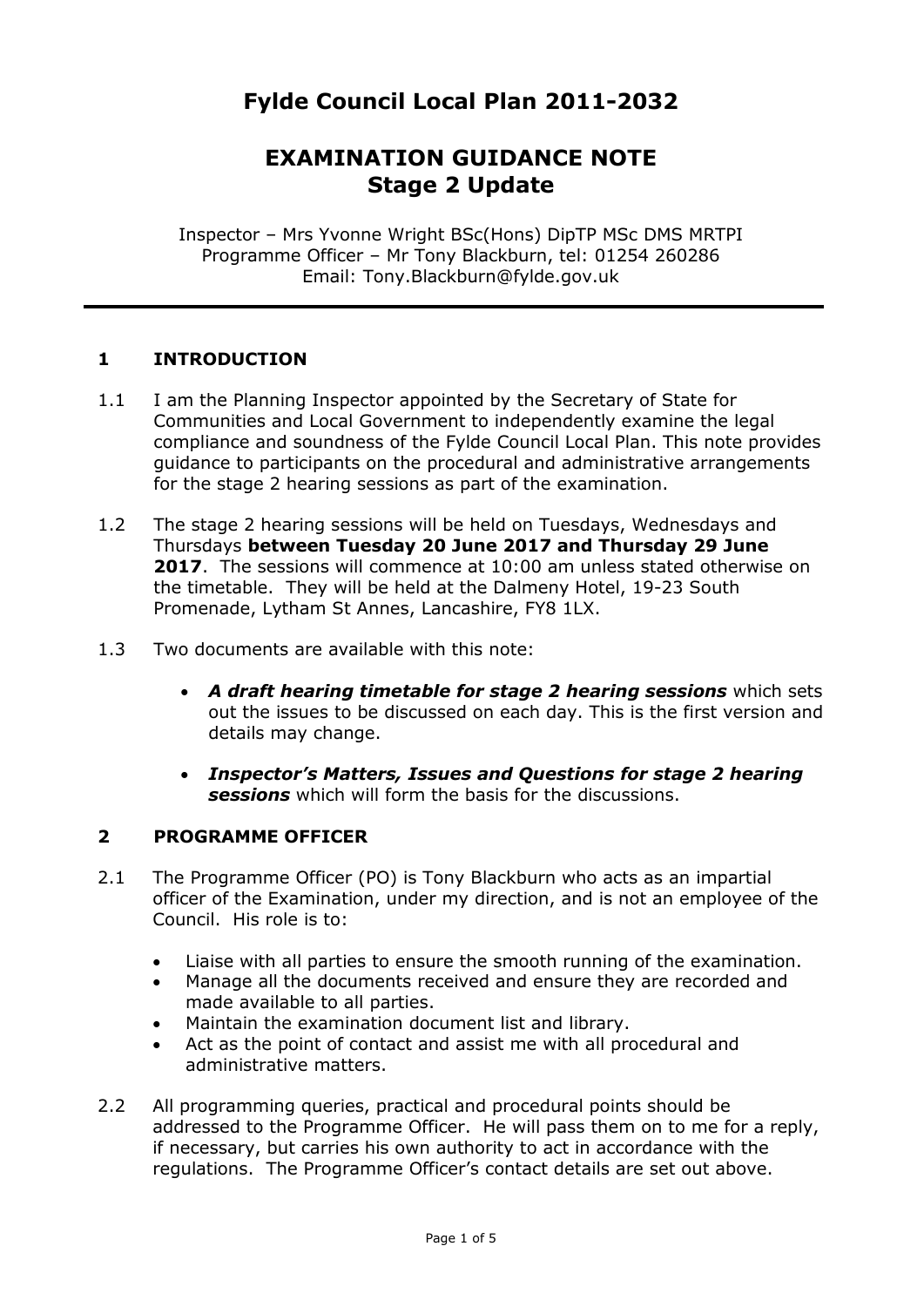2.3 Copies of all examination documents are available to view on the Council's website. Any participant who does not have access to the internet should contact the Programme Officer so that alternative arrangements can be made.

## **3 SCOPE OF THE EXAMINATION AND INSPECTOR'S ROLE**

- 3.1 My role is to assess whether the Plan has been prepared in accordance with the duty to cooperate, legal and procedural requirements and assess whether it is sound, in respect of the relevant legislation, associated regulations and the National Planning Policy Framework (the Framework).
- 3.2 As set out in the Framework<sup>1</sup>, assessing soundness involves determining whether the Plan is:
	- *Positively prepared* based on a strategy which seeks to meet objectively assessed development and infrastructure requirements;
	- *Justified* the most appropriate strategy when considered against the alternatives, based on proportionate evidence;
	- *Effective* deliverable over the Plan period and based on effective joint working; and
	- *Consistent with national policy* to enable the delivery of sustainable development in accordance with the policies in the Framework.
- 3.3 My starting point for the examination is that the Council has submitted a Plan which they consider is sound and legally compliant. Those seeking changes must demonstrate why the Plan does not meet these criteria and clearly set out what changes are necessary.
- 3.4 There are two ways by which changes can be made to the submitted plans: (a) *Main modifications* recommended by the Inspector; and (b) *Additional modifications* (often called *minor modifications*) made by the Council.
- 3.5 However I can only recommend *main modifications* if they are necessary to resolve problems that would otherwise make the submitted Plan unsound or not legally compliant. *Main modifications* are changes which alone or in combination with others, would materially alter the Plan or policies and must be subject to consultation.
- 3.6 *Additional modifications* are those changes which do not materially affect the policies in the Plan. The Council has published a schedule of proposed minor modifications which it intends to incorporate into the Plan (SD014).

### **4 STAGE 2 HEARING SESSIONS – CONTENT AND PROCEDURE**

### **Content**

1

4.1 The stage 2 hearing sessions follow on from the stage 1 hearings held in March 2017. Discussions at stage 1 focussed on legal and strategic matters including the duty to cooperate, other legal compliance and procedural

<sup>1</sup> <http://planningguidance.communities.gov.uk/blog/policy/>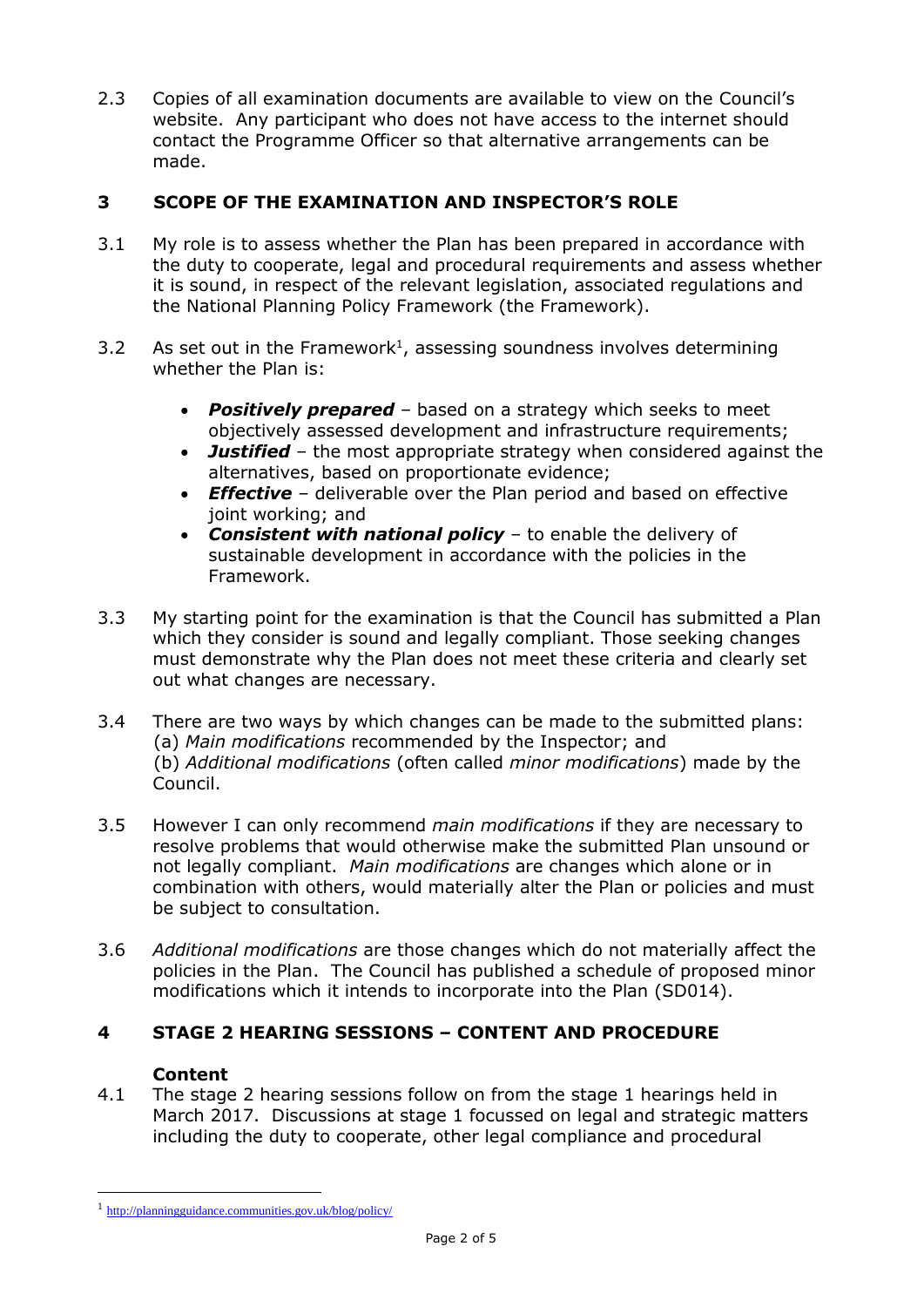matters, objectively assessed housing and economic development needs and the development strategy.

- 4.2 I issued a letter to the Council dated 11 April 2017 setting out my interim findings on duty to cooperate and requested further evidence on the objectively assessed housing need (OAHN) (EL5.003a). I also asked the Council to consider main modifications to the Plan in relation to two specific matters. I issued further queries in relation to proposed changes to Policy DLF1 on 5 May 2017 (EL5.003d).
- 4.3 The Council's responses dated 3 and 10 May 2017 include some proposed main modifications and additional evidence on OAHN (EL5.003e-g). In my letter of 11 April 2017 I indicated that I would discuss these matters at stage 2 hearings. However I am now proposing to consider these matters following main modifications consultation which will take place after the stage 2 hearings.
- 4.4 Prior to the start of the first stage 2 hearing session I will be clarifying a number of points with the Council in relation to their recent submissions to me. However except on certain matters including site allocations and the changes to Policy H7 I am not proposing there to be any general discussion on the Council's recent submissions during stage 2. Representors will be given an opportunity to comment on the Council's updated evidence on OAHN and changes to the development strategy as part of main modifications consultation.
- 4.5 The hearing sessions will therefore focus on my stage 2 matters, issues and questions (MIQs). This will include consideration of housing and employment land supply and delivery (but not objectively assessed needs). Taking account of paragraph 3.3 above I do not propose to discuss any omission sites put forward by representors at this stage.

#### **Procedure**

- 4.6 Morning hearing sessions for stage 2 will commence at 1000 and finish around 1300 on each day and the afternoon sessions will commence at 1400 and finish at around 1700 each day unless stated otherwise. Lunch will normally be between 13:00 and 14:00 and there will be short breaks midmorning and mid-afternoon as appropriate on each day.
- 4.7 The purpose of the hearings is to focus on the issues that I consider need further discussion. This is to enable me to obtain the information I need to come to a conclusion on the matters and issues before me. The hearings will be in the form of structured round table discussions which I shall lead. There will be no formal presentation of evidence or cross-examination. The discussion will focus on the issues in the programme together with any additional points or supplementary questions I wish to ask arising from any further written statements.
- 4.8 I will progress the hearings by drawing those present into the discussion in such a way as to enable me to gain the information necessary to come to a decision on the relevant matters. All participants invited to attend individual sessions will have the opportunity to contribute to the discussions.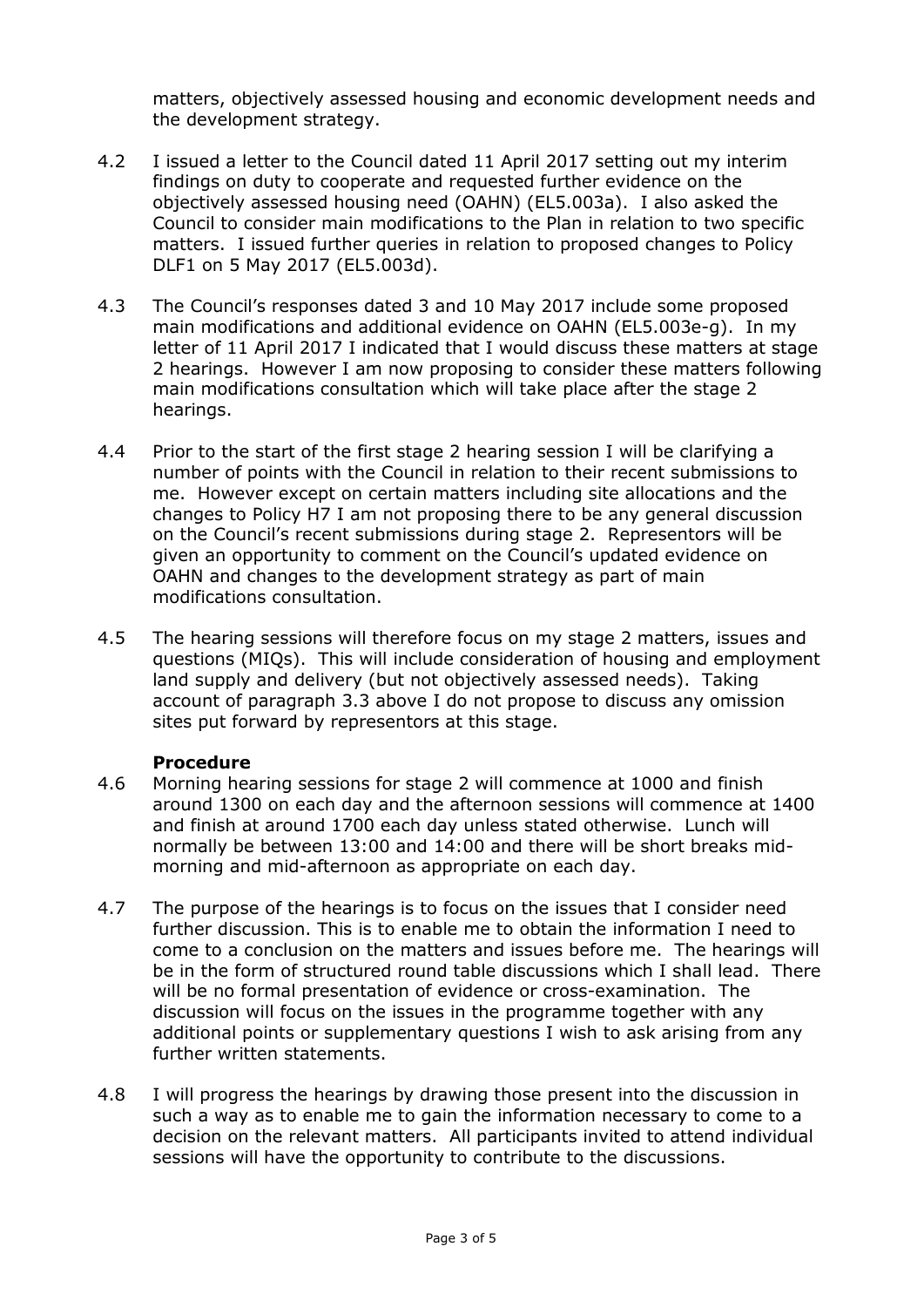- 4.9 The purpose of the hearings timetable is to set out the issues and matters for each session to focus discussion. This is currently in draft and may be subject to change. The final version will be issued shortly before the hearings and will contain a list of participants invited to each session. In the meantime if you think that a change should be made to either an issue or the timetable, please inform the Programme Officer without delay, giving your reasons and I may consider it.
- 4.10 Please remember that all mobile phones and similar devices must be switched off (or on silent) when the hearings are in session.

#### **5 PARTICIPATION AT THE HEARINGS AND FURTHER STATEMENTS**

- 5.1 Only those seeking changes to the Plan in relation to the issues to be discussed have a right to be invited to and participate in relevant hearing sessions. However the sessions are open for anyone to observe.
- 5.2 Those who have made representations within the relevant time period should have already decided whether their views have been adequately expressed in written form or whether they wish to also present them at a hearing session. Both methods will carry the same weight and I will have equal regard to views put at the hearings or in writing. Attendance at a hearing session will only be useful and helpful to me if participants can engage in a debate and focus on specific matters.
- 5.3 Those wishing to participate in the hearing sessions must contact the Programme Officer as soon as possible and by Monday 12 June at the latest so that the timetable and other arrangements can be finalised. Please also let the Programme Officer know if any adjustments or arrangements need to be made to facilitate your attendance.
- 5.4 Anyone participating in the hearings may prepare a statement in response to my (MIQs) that I have identified for the particular session of interest. However this is not compulsory and should not merely repeat what is in the representations, nor stray beyond the issues to which each original representation refers.
- 5.5 If a statement is produced, this should be submitted by email to the Programme Officer by **21.00 hours on Monday 12 June**. In addition **four paper copies** of the statement should be sent to the Programme Officer at 15 Ottawa Close**,** Blackburn, BB2 7EB to be received promptly thereafter.
- 5.6 The examination documents are available on the Council's website. These include the Council's submitted Local Plan, background papers and other documents that parties may wish to refer to. Accordingly, participants should not attach extracts of these documents to statements. However it would be useful within your statement when referring to any of these documents to include the examination document number and relevant page numbers where possible.
- 5.7 Any additional submissions produced by participants should be succinct and avoid unnecessary detail and repetition. There is no need to re-state previous submissions as I will take these in to account. It is the quality of the reasoning that carries weight, not the scale of the documents or the